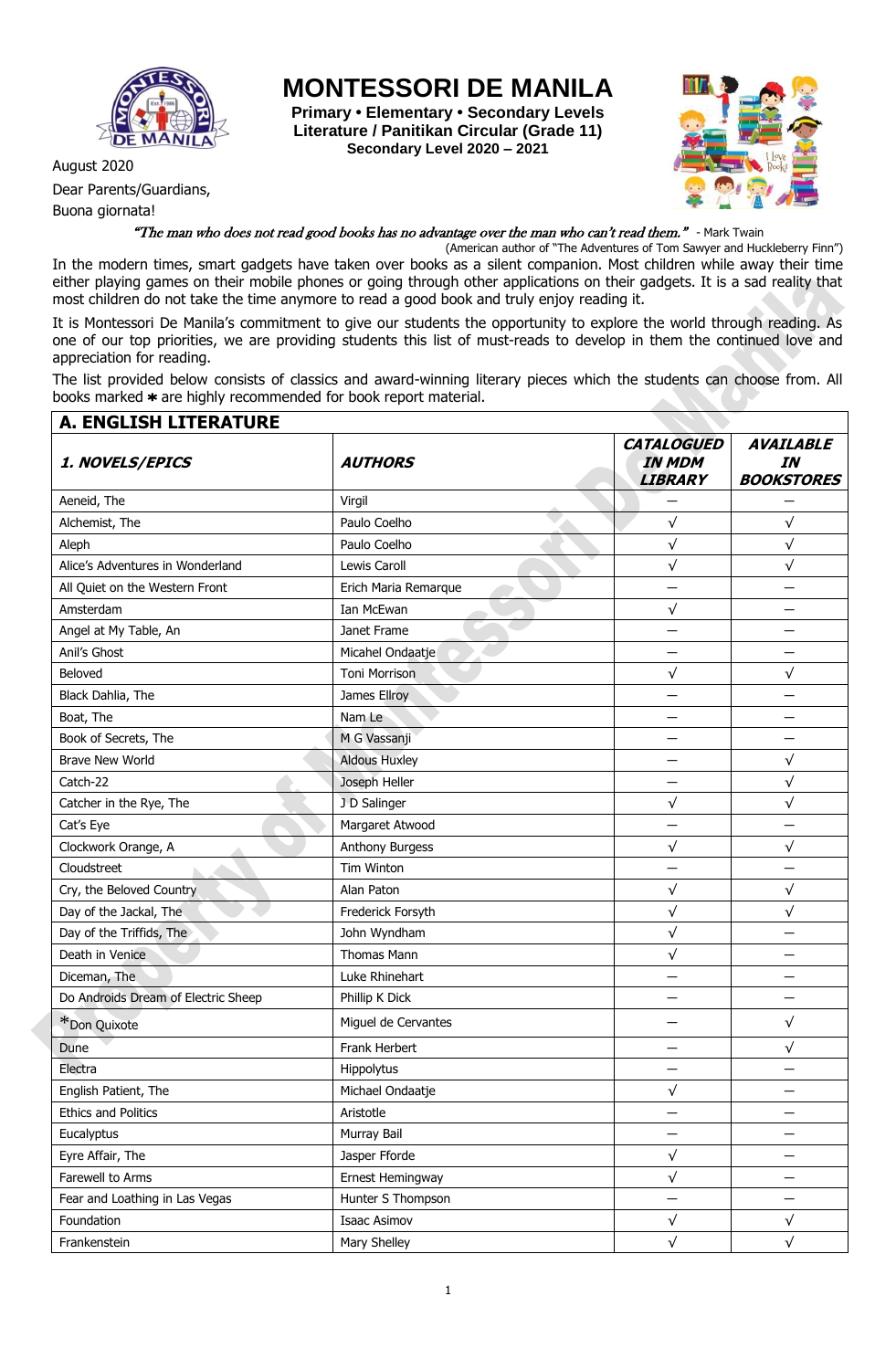| *God of Small Things, The               | Arundhati Roy          | $\sqrt{}$  | $\sqrt{}$ |
|-----------------------------------------|------------------------|------------|-----------|
| Good Earth, The                         | Pearl S Buck           | $\sqrt{ }$ | $\sqrt{}$ |
| <b>Great Expectations</b>               | Charles Dickens        |            | $\sqrt{}$ |
| Guerrillas                              | V S Naipaul            |            |           |
| Gulliver's Travels                      | Jonathan Swift         | $\sqrt{}$  | $\sqrt{}$ |
| Handmaid's Tale, The                    | Margaret Atwood        | $\sqrt{}$  | $\sqrt{}$ |
| <b>Hard Times</b>                       | <b>Charles Dickens</b> | $\sqrt{}$  | $\sqrt{}$ |
| Heat and Dust                           | Ruth Prawer Jhabvala   |            |           |
| Home                                    | Larissa Behrehndt      |            |           |
| House Gun, The                          | Nadine Gordimer        |            |           |
| *I Know Why the Caged Bird Sings        | Maya Angelou           |            |           |
| Idea of Perfection, The                 | Kate Grenville         |            |           |
| Iliad, The                              | Homer                  |            | $\sqrt{}$ |
| In a Free State                         | V S Naipaul            |            |           |
|                                         |                        |            |           |
| $*$ Inferno                             | Dante                  | $\sqrt{ }$ | $\sqrt{}$ |
| Inheritance of Loss, The                | Kiran Desai            | $\sqrt{}$  |           |
| Jane Eyre                               | Charlotte Bronte       | $\sqrt{}$  | $\sqrt{}$ |
| July's People                           | Nadine Gordimer        |            |           |
| Labyrinths                              | <b>Borges</b>          |            |           |
| *Les Misérables                         | Victor Hugo            | $\sqrt{}$  | $\sqrt{}$ |
| *Love in the Time of Cholera            | Gabriel Garcia Marquez | $\sqrt{ }$ | $\sqrt{}$ |
| Maestro                                 | Peter Goldsworthy      |            |           |
| March                                   | Geraldine Brooks       |            |           |
| Mayor of Casterbridge, The              | Thomas Hardy           | $\sqrt{}$  |           |
| Medea                                   | Euripedes              |            |           |
| Midnight's Children                     | Slaman Rushdie         | $\sqrt{}$  | $\sqrt{}$ |
| Miguel Street                           | V S Naipaul            |            |           |
| Mill on the Floss, The                  | George Eliot           | $\sqrt{}$  |           |
| My Brilliant Career                     | Miles Franklin         |            |           |
| Mystic Masseur, The                     | V S Naipaul            |            |           |
| Name of the Rose, The                   | <b>Umberto Eco</b>     | $\sqrt{}$  | $\sqrt{}$ |
| Of Love and Shadows                     | <b>Isabel Allende</b>  |            |           |
| Of Mice and Men                         | John Steinbeck         | $\sqrt{}$  | $\sqrt{}$ |
| Old Man and the Sea                     | Ernest Hemingway       | $\sqrt{}$  | $\sqrt{}$ |
| On Chesil Beach                         | Ian McEwan             |            |           |
| On the Road                             | Jack Kerouac           | $\sqrt{}$  | $\sqrt{}$ |
| One Day in the Life of Ivan Denisovich  | Alexander Solzhenitsyn | $\sqrt{ }$ |           |
| One Hundred Years of Solitude           | Gabriel Garcia Marquez | $\sqrt{}$  |           |
| Oryx and Crake                          | Margaret Attwood       | $\sqrt{ }$ |           |
| Outsider, The                           | <b>Albert Camus</b>    |            |           |
| Overcoat, The                           | Nikolai Gogol          |            |           |
| Passage to India, A                     | E M Forster            |            |           |
| Patron Saint of Eels, The               | George Eliot           |            |           |
| Pere Goriot                             | Honore de Balzac       | $\sqrt{}$  | $\sqrt{}$ |
| Pickup, The                             | Nadine Gordimer        |            |           |
| Plague, The                             | <b>Albert Camus</b>    | $\sqrt{}$  | $\sqrt{}$ |
| Portrait of an Artist as a Young Man, A | James Joyce            | $\sqrt{}$  | $\sqrt{}$ |
| Quiet American, The                     | Graham Greene          |            |           |
| Rebecca                                 | Daphne Du Maurier      |            | $\sqrt{}$ |
| Regeneration                            | Pat Barker             |            |           |
| Robinson Crusoe                         | Daniel De Foe          | $\sqrt{}$  |           |
| Secret River, The                       | Kate Grenville         |            |           |
| Shark Net, The                          | Robert Drewe           |            |           |
| Shipping News                           | Annie Proulx           |            |           |
|                                         |                        |            |           |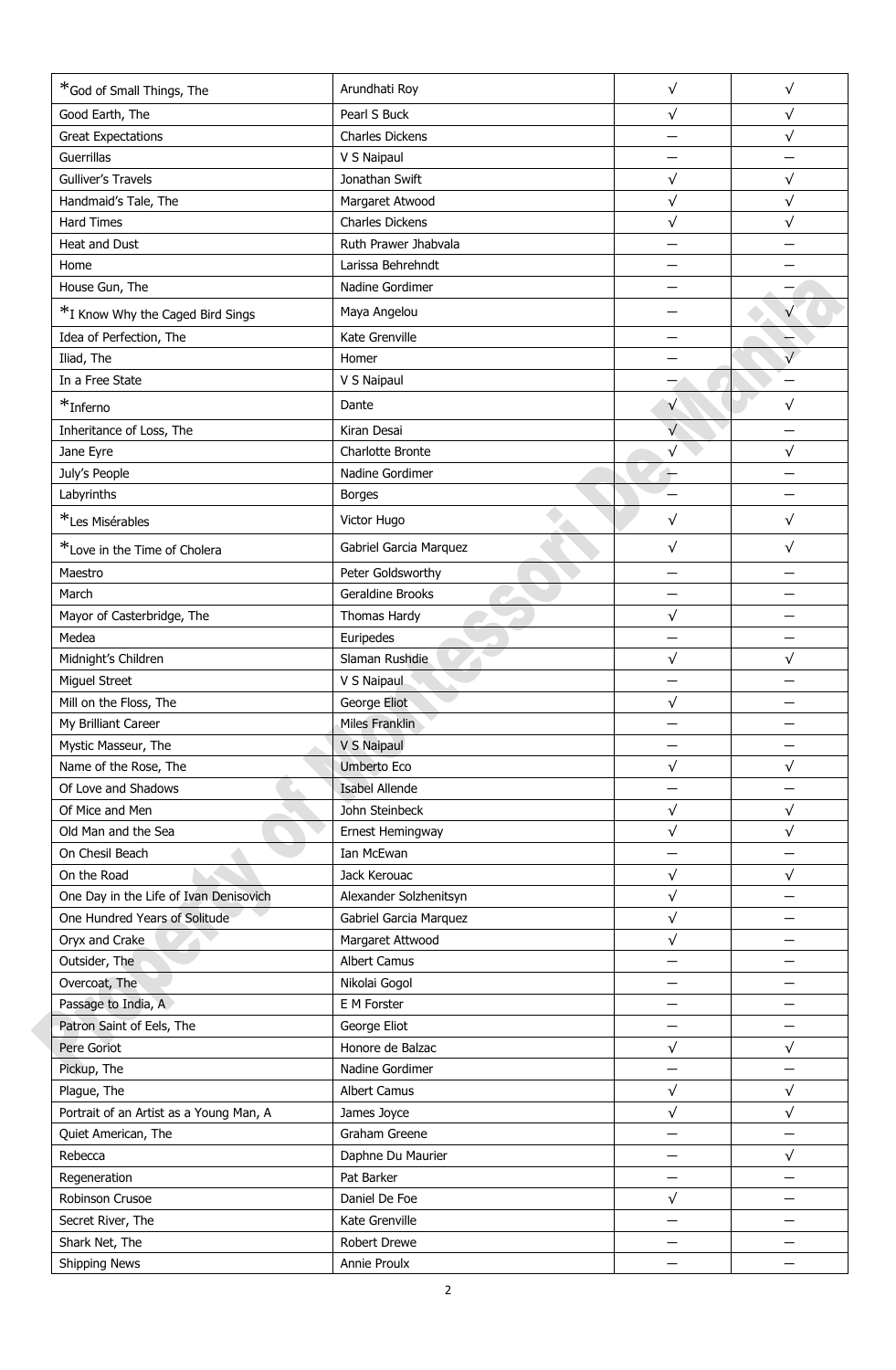| *Six Feet of Country                                 | Nadine Gordimer       |                          |           |
|------------------------------------------------------|-----------------------|--------------------------|-----------|
| Slaughterhouse Five                                  | Kurt Vonnegut         | $\sqrt{}$                | $\sqrt{}$ |
| Snow Falling on Cedars                               | David Guterson        |                          |           |
| Sophie's World                                       | Jostein Gardner       | $\sqrt{}$                | $\sqrt{}$ |
| This Boy's Life                                      | <b>Tobias Wolff</b>   |                          |           |
| Tin Drum, The                                        | <b>Gunter Grass</b>   |                          |           |
| Trojan Women                                         | Hippolytus            |                          |           |
| True History of the Kelly Gang, The                  | Peter Carey           |                          |           |
| Unbearable Lightness of Being in Aberystwyth,<br>The | Malcolm Pryce         |                          |           |
| Waiting for Godot                                    | Samuel Beckett        |                          | $\sqrt{}$ |
| *War and Peace                                       | Leo Tolstoy           |                          |           |
| White Earth, The                                     | Andrew McGahan        |                          |           |
| <b>White Noise</b>                                   | Don DeLillo           |                          |           |
| World of Strangers                                   | Nadine Gordimer       |                          |           |
| Wuthering Heights                                    | <b>Emily Bronte</b>   | $\sqrt{}$                | √         |
| 2. SHORT STORIES / COLLECTIONS                       |                       |                          |           |
| Decameron, The                                       | Giovanni Boccaccio    | $\sqrt{}$                |           |
| Metamorphoses, The                                   | Ovid                  |                          |           |
| *What Men Live By and Other Tales                    | Leo Tolstoy           |                          |           |
| <b>B. PANITIKAN</b>                                  |                       |                          |           |
| <b>Aklat</b>                                         | <b>MAY-AKDA</b>       |                          |           |
| Ang Buhok ni Ester                                   | Aurelio Tolentino     | $\overline{\phantom{0}}$ |           |
| Anim na Sabado ng Beyblade                           | Ferdinand P. Jarin    |                          |           |
| Anina ng mga Alon                                    | Eugene Evasco         | $\sqrt{}$                |           |
| Banaag at Sikat                                      | Lope K. Santos        | $\sqrt{}$                | $\sqrt{}$ |
| Connect the Dots                                     | Genaro Ruiz Gojo Cruz |                          |           |
| Engkantado                                           | Domingo Landicho      |                          |           |
| Ginto ang Kayumangging Lupa                          | Dominador B. Mirasol  |                          |           |
| Ilaw sa Hilaga                                       | Lazaro Francisco      |                          |           |
| Janus Silang at ang Tiyanak ng Tabon                 | Edgar Calabia Samar   | $\sqrt{}$                |           |
| Mga Gerilya sa Powell Street                         | Benjamin Pimentel     |                          |           |
| Mga Ibong Mandaragit                                 | Amando V. Hernandez   | $\sqrt{}$                |           |
| Pamilya Migrasyon Disintegrasyon                     | Fanny A. Garcia       | $\qquad \qquad$          | —         |
| Sampaguitang Walang Bango                            | Iñigo Ed. Regalado    | $\sqrt{}$                |           |
| Si                                                   | Bob Ong               | $\sqrt{}$                |           |
| Si Amapola sa 65 na Kabanata                         | <b>Ricky Lee</b>      |                          |           |
| Walong Diwata ng Pagkahulog                          | Edgar Calabia Samar   |                          |           |

Online sellers who also carry good book titles are: [https://booksforless.ph/,](https://booksforless.ph/) [https://www.fullybookedonline.com/,](https://www.fullybookedonline.com/) [https://www.nationalbookstore.com/,](https://www.nationalbookstore.com/) [https://press.up.edu.ph/store/,](https://press.up.edu.ph/store/) [ateneo.edu/ateneopress,](http://ateneo.edu/ateneopress) [https://www.anvilpublishing.com/,](https://www.anvilpublishing.com/) [https://biblio.ph/,](https://biblio.ph/) [porchreader.com,](http://porchreader.com/) [https://www.omniana.com.ph/,](https://www.omniana.com.ph/) [https://www.cebookshop.com/,](https://www.cebookshop.com/) [https://adarna.com.ph/,](https://adarna.com.ph/) [https://shop.vibalgroup.com/.](https://shop.vibalgroup.com/)

Most of these are award-winning books and any of these are also excellent for recreation reading and as part of one's personal library.

Please note that reading/selecting pocketbooks such as **Glee**, **Game of Thrones**, **Hunger Games**, **Princess Diaries**, **Stephenie Mayer's Twilight Series**, **Animorphs**, **Sweet Valley High**, **R.L. Stine's Fear Street**, **Goosebumps Stories**, **Blue Bloods Series**, **The Vampire Diaries**, **Divergent Series by Veronica Roth**, **Percy Jackson Series**, **J.K. Rowling's Harry Potter Series**, **novels by Haruki Murakami**, and others will not be accepted as book reports as they are not regarded as fine literature.

Reading is the most basic yet the most important skill of all. Let us allow our children to exercise this to enhance their knowledge and reading comprehension, which help them with their understanding of their lessons in school and of the world.